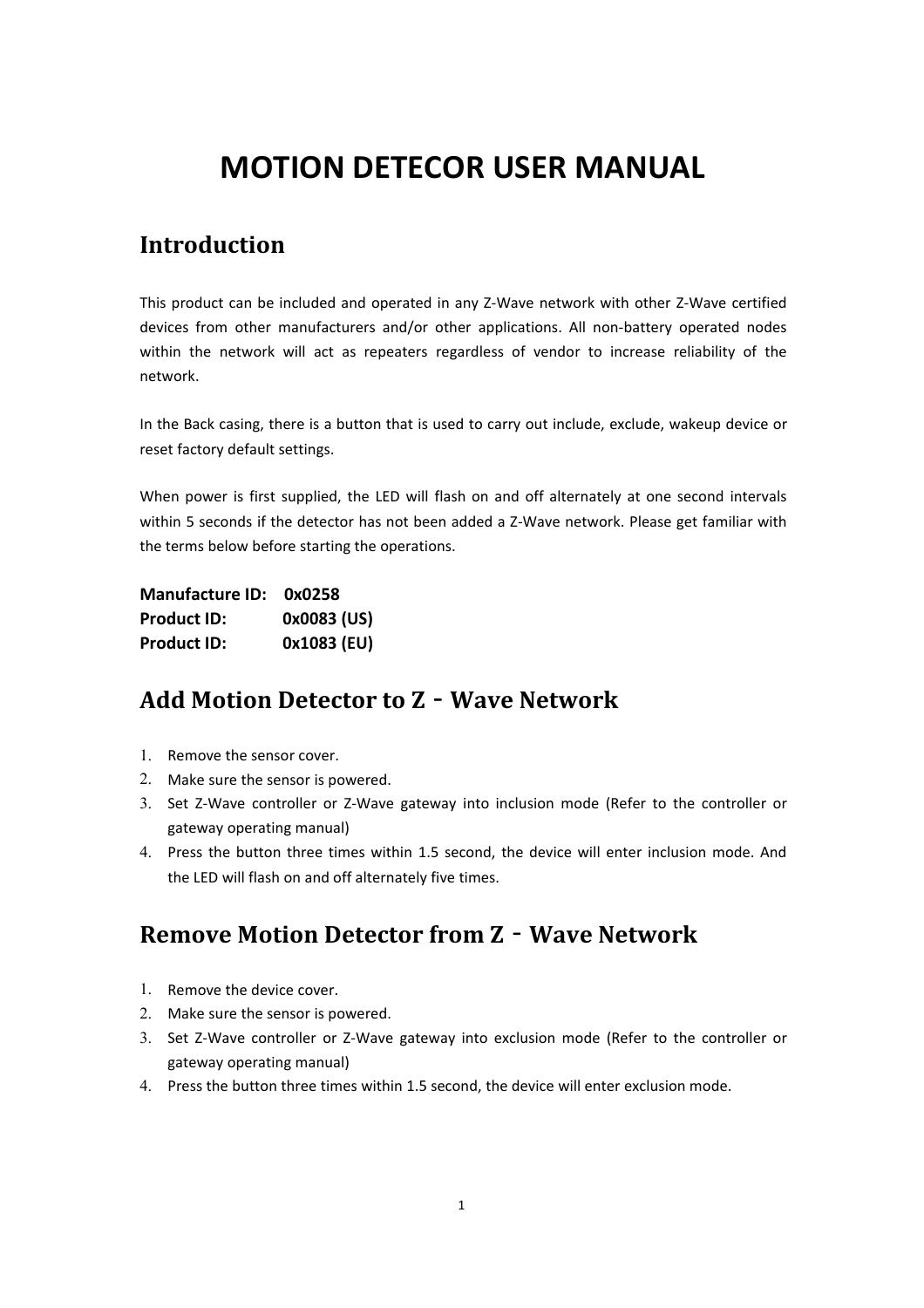### **Restore Motion Detector to Factory Default Settings**

Reset procedure will delete all information on the Z‐Wave network and Z‐Wave controller or Z‐Wave Gateway, and restore the sensor to factory default settings.

- 1. Remove the device cover.
- 2. Make sure the sensor is powered.
- 3. Press and hold the button for 10 seconds, Led will blink once.
- 4. Release the button.

Note: to use the reset procedure only when the primary controller is missing or inoperable.

### **Wakeup Motion Detector**

You can press the button once to wake up the device and send wakeup notification to controller. If press successfully, the LED will blink one time.

### **Associations (Association Command Class Version 2)**

This Sensor supports 4 association groups; each group supports max 4 associated nodes.

This has the effect that when the sensor is triggered, all devices associated with the sensor will receive the relevant reports. Through an association the sensor may control another Z‐Wave network device, e.g. a alarm device, wall plug, lamp etc.

Every group can be support to associated 4 devices max.

**GROUP 1** is lifeline service that assigned to Sensor (Motion detector) status – Open/Close. It enables the sensor to send reports and readings to Z‐Wave Controller or Z‐Wave Gateway whenever the sensor is triggered. This Group Support:

NOTIFICATION\_REPORT\_V4 SENSOR\_BINARY\_REPORT\_V2 SENSOR\_MULTILEVEL\_REPORT\_V7 BATTERY\_REPORT DEVICE\_RESET\_LOCALLY\_NOTIFICATION

**GROUP 2** allows for sending control commands to associated devices such as relay module, lighting, etc. This association group is configured through the advanced parameters no. 2, 3, 5 and 8. This Group Support:

BASIC\_SET

**GROUP 3** allows for Send Notification to associated devices in this group. This Group Support: NOTIFICATION\_REPORT\_V4

**GROUP 4** allows for Send Sensor Binary Report to associated devices in this group. This Group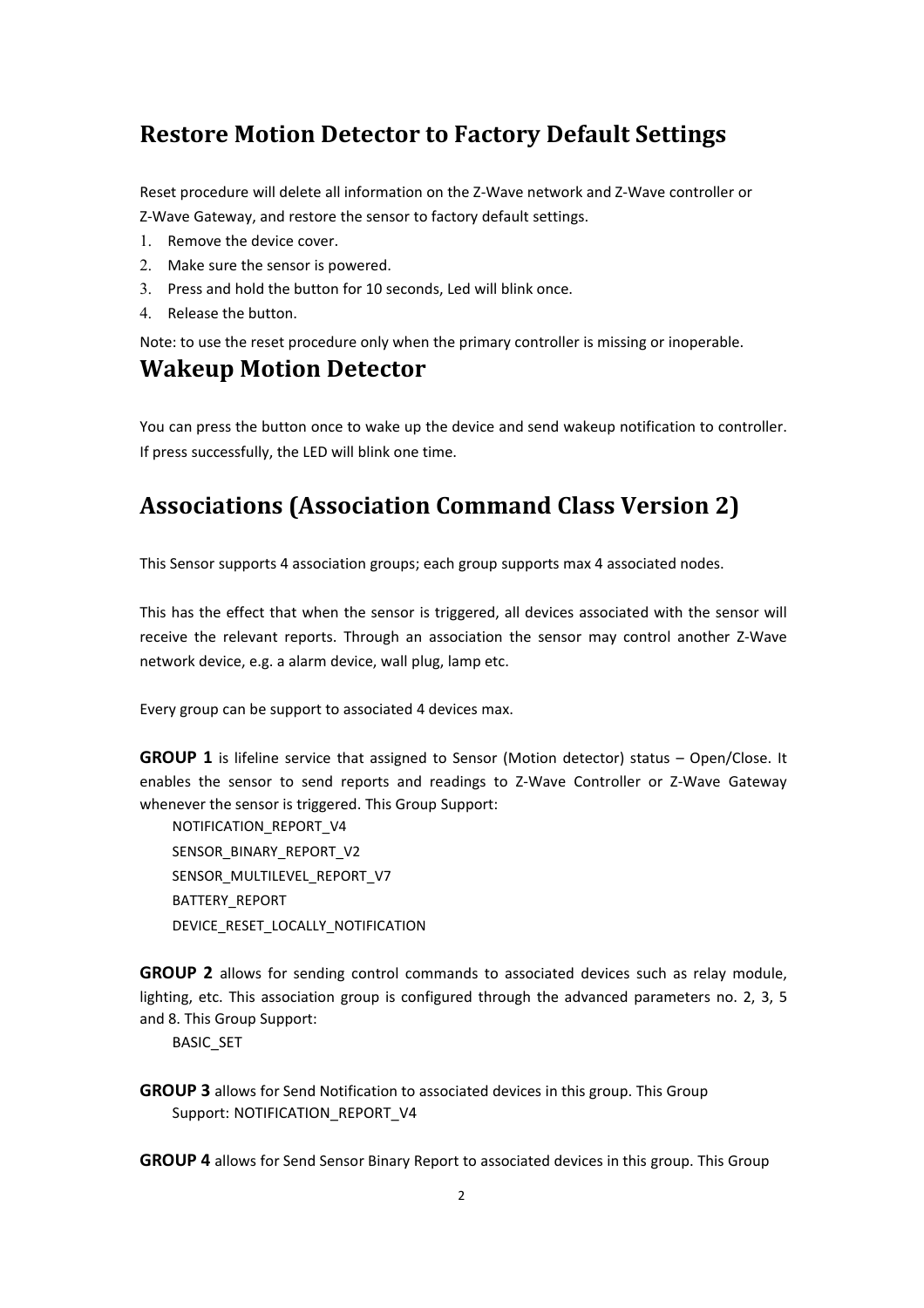Support:

SENSOR\_BINARY\_REPORT\_V2

### **Advanced Configuration**

The following information is for someone that has some experience in setting up a Z‐Wave system or someone that has computer software running a Z-Wave controller or Z-Wave Gateway. Please get familiar with software of Z‐Wave controller or Z‐Wave Gateway before getting started.

#### 1. Sensitivity Level Setting

This parameter defines the sensitivity of PIR detector, it is recommended to test the detector with movements from a farthest end of the coverage area at first time of use. If movements cannot be detected sensitively, simply adjust the sensitivity level with this parameter. This Parameter can be configured with the value of 8 through 255, where 8 means high sensitivity and 255 means lowest sensitivity.

**Function:** Sensitivity Level Setting. **Parameter Number:** 1. **Parameter Size:** 1 Byte. **Available Settings**: 8 ~ 255. **Default Setting:** 12.

#### 2. On/Off Duration

This parameter can be determined how long the associated devices should stay ON status. For instance, this parameter is set to 30(second), the PIR detector will send a BASIC\_SET Command to an associated device with value basic set level if PIR detector is triggered and the associated device will be turned on 30(second) before it is turned off. This Parameter value must be large than Parameter 6#. If user set this parameter to default by Configure CC, the parameter #6 will be set to default value.

| <b>Function:</b>           | On/Off Duration Setting  |
|----------------------------|--------------------------|
| <b>Parameter Number:</b>   |                          |
| <b>Parameter Size:</b>     | 2Byte                    |
| <b>Available Settings:</b> | $5 \approx 600$ (second) |
| <b>Default Setting:</b>    | 30                       |

#### 3. Basic Set Level

Basic Set Command will be sent where contains a value when PIR detector is triggered, the receiver will take it for consideration; for instance, if a lamp module is received the Basic Set Command of which value is decisive as to how bright of dim level of lamp module shall be. This Parameter is used to some associated devices.

**Function:** Basic Set Level **Parameter Number:** 3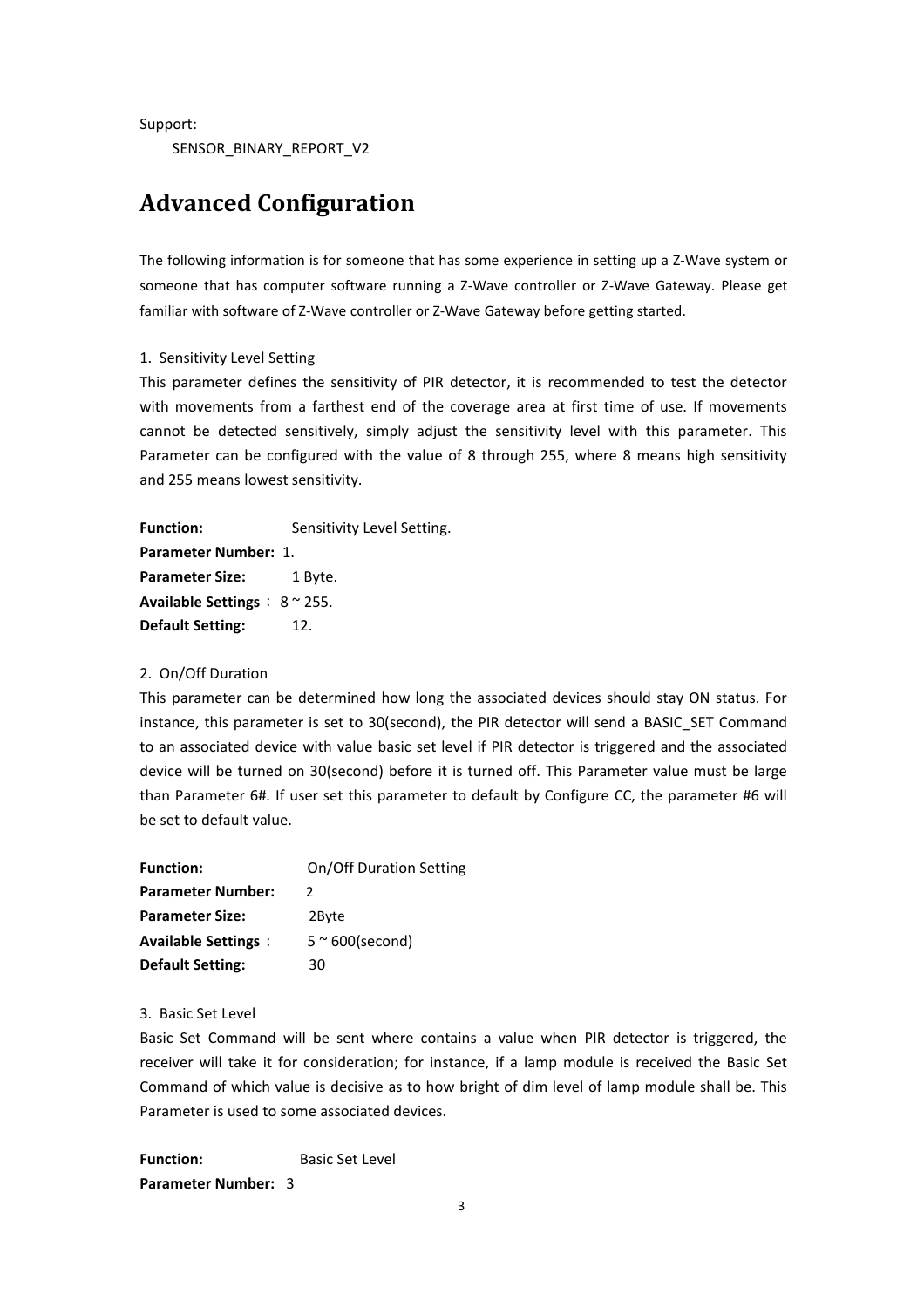**Parameter Size:** 1 Byte **Available Settings**: 0, 1 ~ 99 or 255 0 – OFF, Alarm cancelling or turning a device off  $1 <sup>0</sup>$  99 or 255 – ON (Binary Switch Device) Dim Level (Multilevel Switch Device) **Default Setting:** 255

4. PIR Detecting Function Enabled/Disabled

This parameter can be enabled or disabled the PIR detector detecting function.

**Function:** Enabled/Disabled PIR Function **Parameter Number:** 4 **Parameter Size:** 1 Byte **Available Settings**: 0 or 255 0 – Disable PIR Detector Function 255 – Enable PIR Detector Function **Default Setting:** 255

5. Ambient illumination Lux Level

This parameter can be set a lux level value which determines when the light sensor is activated. If the ambient illumination level falls below this value and a person moves across or within the detected area , PIR detector will send a Z-Wave ON command(i.e. BASIC\_SET (value = parameter 3) to an associated device and activate it.

**Function:** Lux Level Set **Parameter Number:** 5 **Parameter Size:** 2 Byte **Available Settings**: 0 ~ 1000(Lux) **Default Setting:** 100(Lux)

#### 6. Re‐trigger Interval Setting

This Parameter can be used to adjust the interval of being re-triggered after the PIR detector has been triggered. This Parameter value must be less than Parameter 2#. If user set this parameter to default by Configure CC, the parameter #2 will be set to default value.

Function: Re-trigger Interval Setting. **Parameter Number:** 6 **Parameter Size:** 1 Byte **Available Settings**: 1 ~ 8(s) **Default Setting:** 8

7. Light Sensor Polling Interval

This Parameter can be set the light sensor measure ambient illumination level interval time. **NOTE**: This Value Must Be less than Wakeup Interval Time.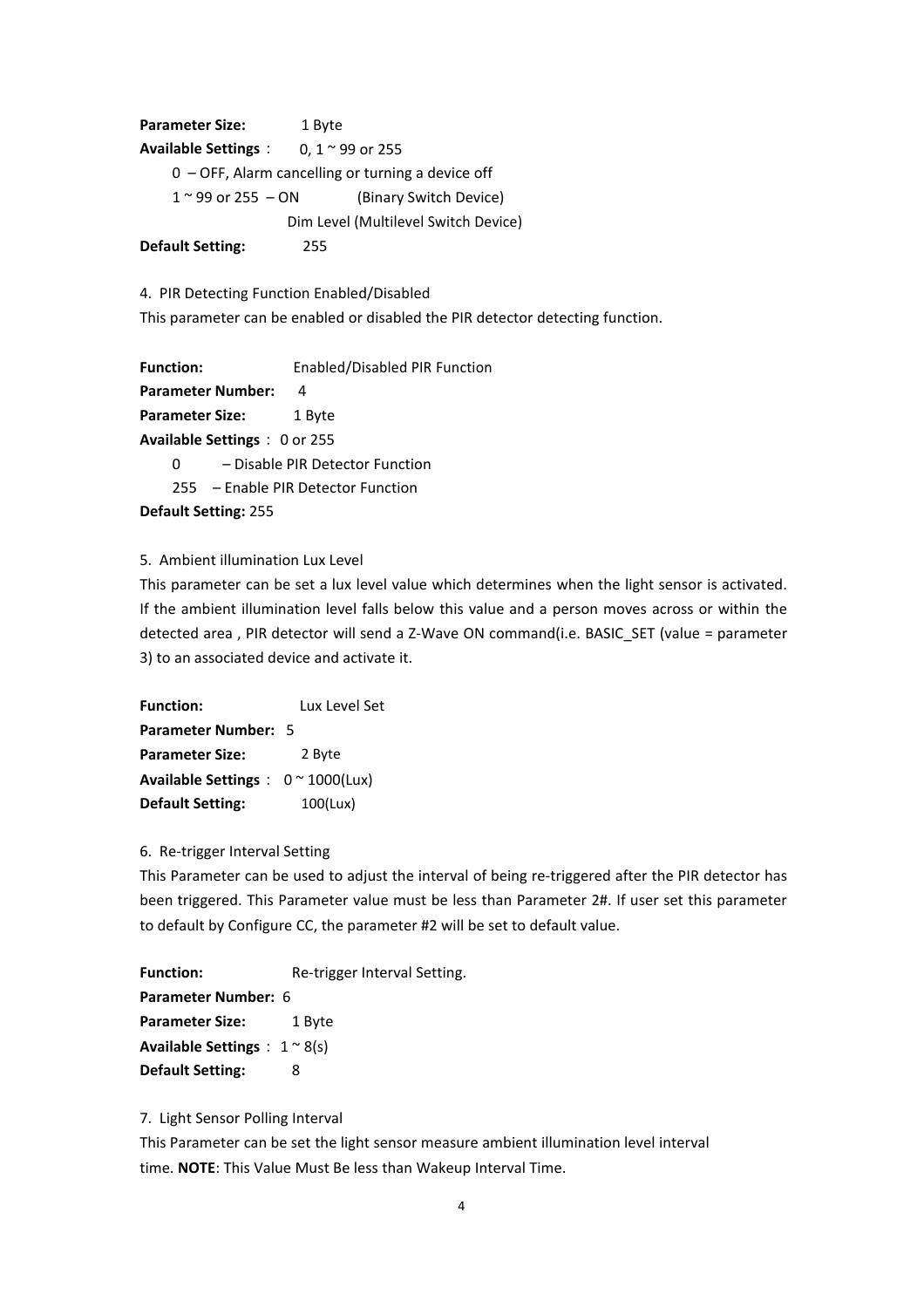| <b>Function:</b>           | Light Sensor Polling Interval |
|----------------------------|-------------------------------|
| <b>Parameter Number:</b>   |                               |
| <b>Parameter Size:</b>     | 2 Byte                        |
| <b>Available Settings:</b> | $60 \approx 36000$ (second)   |
| <b>Default Setting:</b>    | 180(s)                        |

8. Lux Level Function Enable

If this parameter is set to '1', and when Lux level less than the value define by parameter #5, PIR detector will send a BASIC SET command frame(i.e. BASIC SET (value = parameter 3) to an associated device and activate it. If Lux Level greater than the value define by parameter #5, PIR detector will not send a BASIC\_SET command frame.

| <b>Function:</b>           | Lux Level Enable |
|----------------------------|------------------|
| <b>Parameter Number:</b>   | -8               |
| <b>Parameter Size:</b>     | 1 Byte           |
| <b>Available Settings:</b> | 0.1              |
| <b>Default Setting:</b>    |                  |

9. Ambient illumination Lux Level Report

This parameter defines by how much Lux Level must change, in lux, to be reported to the main controller.

**Function:** Lux Level Report **Parameter Number:** 9 **Parameter Size:** 2 Byte **Available Settings**: 0 ~ 255(Lux) **Default Setting:** 100(Lux)

10. Led Blink Enable

This parameter defines the Led on/off enable. If this parameter is set to '1', the led blink will be enabled, the led will blink once when motion sensor detect a movement. Otherwise, the led will be turned off always.

**Function:** Led Blink Enable **Parameter Number: 10 Parameter Size:** 1 Byte **Available Settings**: 0, 1 **Default Setting:** 1

### **Notification Command Class**

Once the detector detected a movement, it will send NOTIFICATION\_REPORT and SENSOR\_BINARY\_REPORT to the nodes of lifeline to inform there is an intrusion event. When the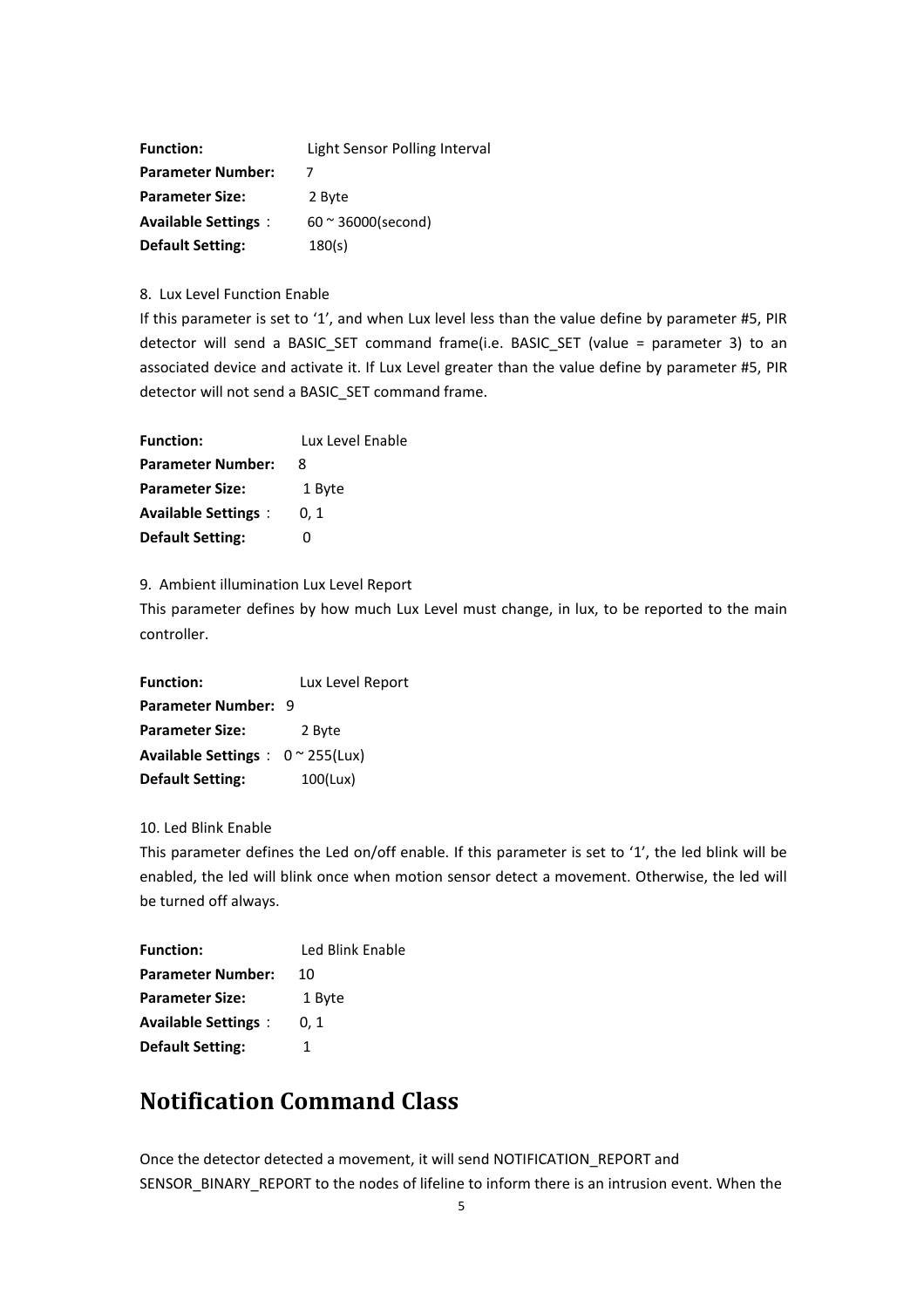movement is stopped, NOTIFICATION\_REPORT and SENSOR\_BINARY\_REPORT will be sent again to the nodes in lifeline.

For compliant to Z‐Wave 300 Series, There also realize the Binary Sensor Command Class.

#### **Notification Report Command:**

**Event Present: Command Class:** COMMAND\_CLASS\_NOTIFICATION **Command:** NOTIFICATION\_REPORT **Notification Type:** NOTIFICATION\_TYPE\_HOME\_SECURITY **Event:** NOTIFICATION\_EVENT\_HOME\_SECURITY\_MOTION\_DETECTION\_UNKNOWN\_LOCATION **Event Clear: Command Class:** COMMAND\_CLASS\_NOTIFICATION, **Command:** NOTIFICATION\_REPORT, **Notification Type:** NOTIFICATION\_TYPE\_HOME\_SECURITY, Event: NOTIFICATION\_EVENT\_HOME\_SECURITY\_NO\_EVENT

#### **Binary Sensor Report Command:**

| <b>Event Present:</b>                      |                                      |  |  |  |
|--------------------------------------------|--------------------------------------|--|--|--|
| Command Class: COMMAND_CLASS_SENSOR_BINARY |                                      |  |  |  |
| Command:                                   | SENSOR BINARY REPORT                 |  |  |  |
|                                            | <b>Sensor Type:</b> SENSOR MOTION    |  |  |  |
| Value:                                     | 0xFF                                 |  |  |  |
| <b>Event Clear:</b>                        |                                      |  |  |  |
| Command Class: COMMAND CLASS SENSOR BINARY |                                      |  |  |  |
|                                            | <b>Command: SENSOR BINARY REPORT</b> |  |  |  |
|                                            | <b>Sensor Type:</b> SENSOR MOTION    |  |  |  |
| Value:                                     | 0x00                                 |  |  |  |

### **Multilevel Sensor**

The Motion Detector supports ambient luminance measurement, the scale is LUX. And the default Multilevel sensor is luminance too.

The settings of luminance sensor measurement are listed in Page 3, Advanced Configuration.

## **Wakeup Command Class**

The motion detector stays in sleep status for the majority of time in order to conserve battery life.

The minimum wakeup interval is 300s

The maximum wakeup interval is 16,777,200s (about 194 days)

Allowable interval among each wakeup interval is 60 second, such as 360, 420, 480…

**Note:** The default value is 12 hours. This value is longer, the battery life is greater.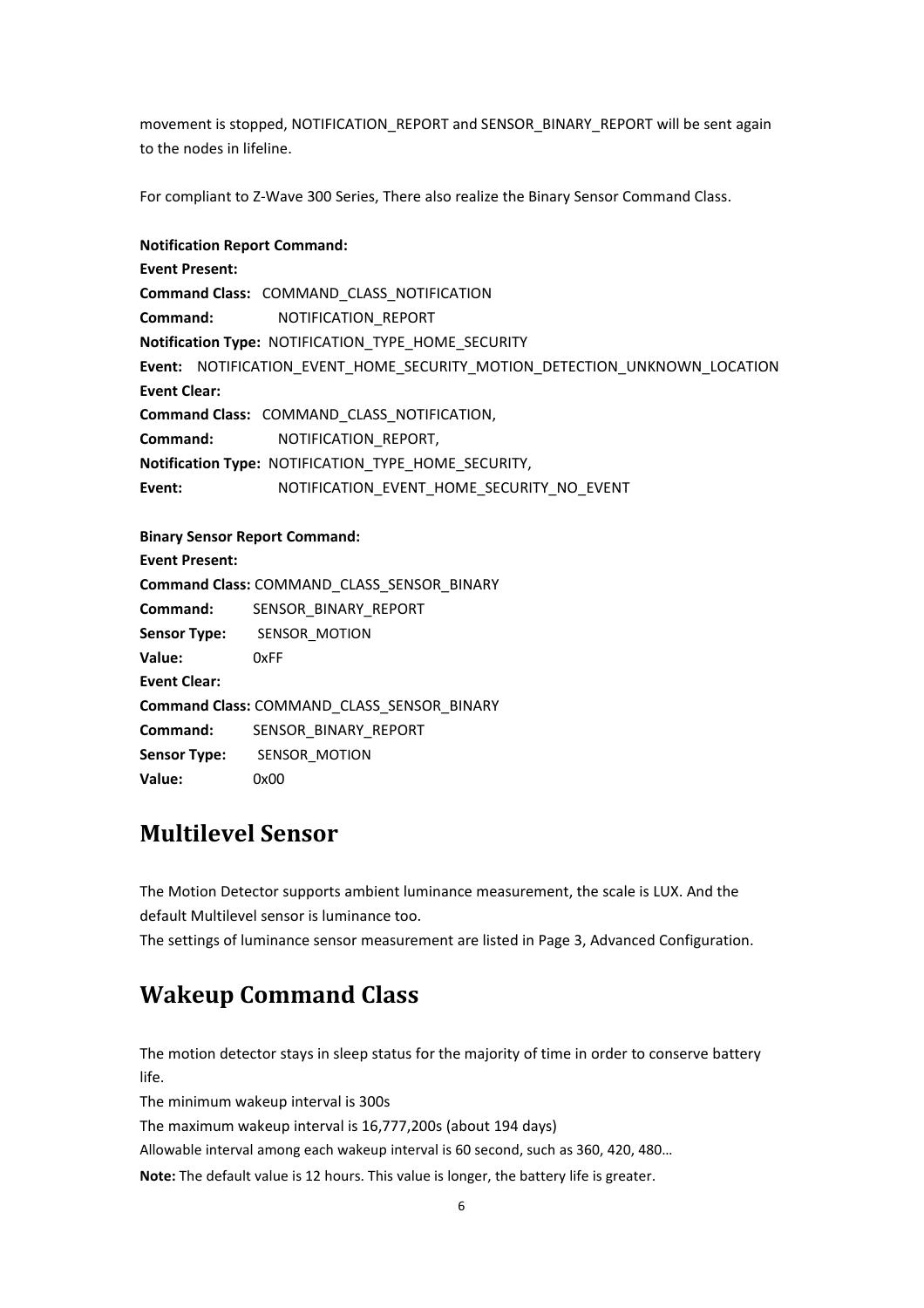### **Battery Check Command**

The users can also enquire the battery status of the motion detector by sending BATTERY GET command. Once the motion detector receivers the command, it will return BATTERY REPORT command. The motion detector will send BATTERY LEVEL = 0xFF command to the Z-Wave Controller to inform that the motion detector is in dead battery status, otherwise BATTERY LEVEL value range is 0% to 100%.

### **Command Classes**

This sensor (Motion Detector) supports Command Classes as Below:

- \* COMMAND\_CLASS\_ZWAVEPLUS\_INFO (V2)
- \* COMMAND\_CLASS\_VERSION (V2)
- \* COMMAND\_CLASS\_MANUFACTURER\_SPECIFIC (V2)
- \* COMMAND\_CLASS\_DEVICE\_RESET\_LOCALLY (V1)
- \* COMMAND\_CLASS\_POWERLEVEL (V1)
- \* COMMAND\_CLASS\_BATTERY (V1)
- \* COMMAND\_CLASS\_ASSOCIATION (V2)
- \* COMMAND\_CLASS\_ASSOCIATION\_GRP\_INFO (V1)
- \* COMMAND\_CLASS\_WAKE\_UP (V2)
- \* COMMAND\_CLASS\_NOTIFICATION (V4)
- \* COMMAND\_CLASS\_SENSOR\_BINARY (V2)
- \* COMMAND\_CLASS\_CONFIGURATION (V1)
- \* COMMAND\_CLASS\_SENSOR\_MULTILEVEL (V7)

# **LED Color Indicator**

| LED Color                                                                                                             | Led Display Status         | Description                                      |
|-----------------------------------------------------------------------------------------------------------------------|----------------------------|--------------------------------------------------|
| Blink 5 Times(1s Interval)<br>Blink 5 Times (500ms Interval)<br>Blink 5 Times (300ms Interval)<br>Red<br>Blink 1 Time |                            | Power on and Not Add in Z-Wave Network           |
|                                                                                                                       |                            | Press Button tripled, Adding siren in a Z-Wave   |
|                                                                                                                       | Network or Send Node Info. |                                                  |
|                                                                                                                       |                            | Power on and Already Add in a Z-Wave Network     |
|                                                                                                                       |                            | 1, Press the Button Long Time, Reset the Plug to |
|                                                                                                                       |                            | restore default settings;                        |
|                                                                                                                       |                            | 2, Detect a Movement                             |